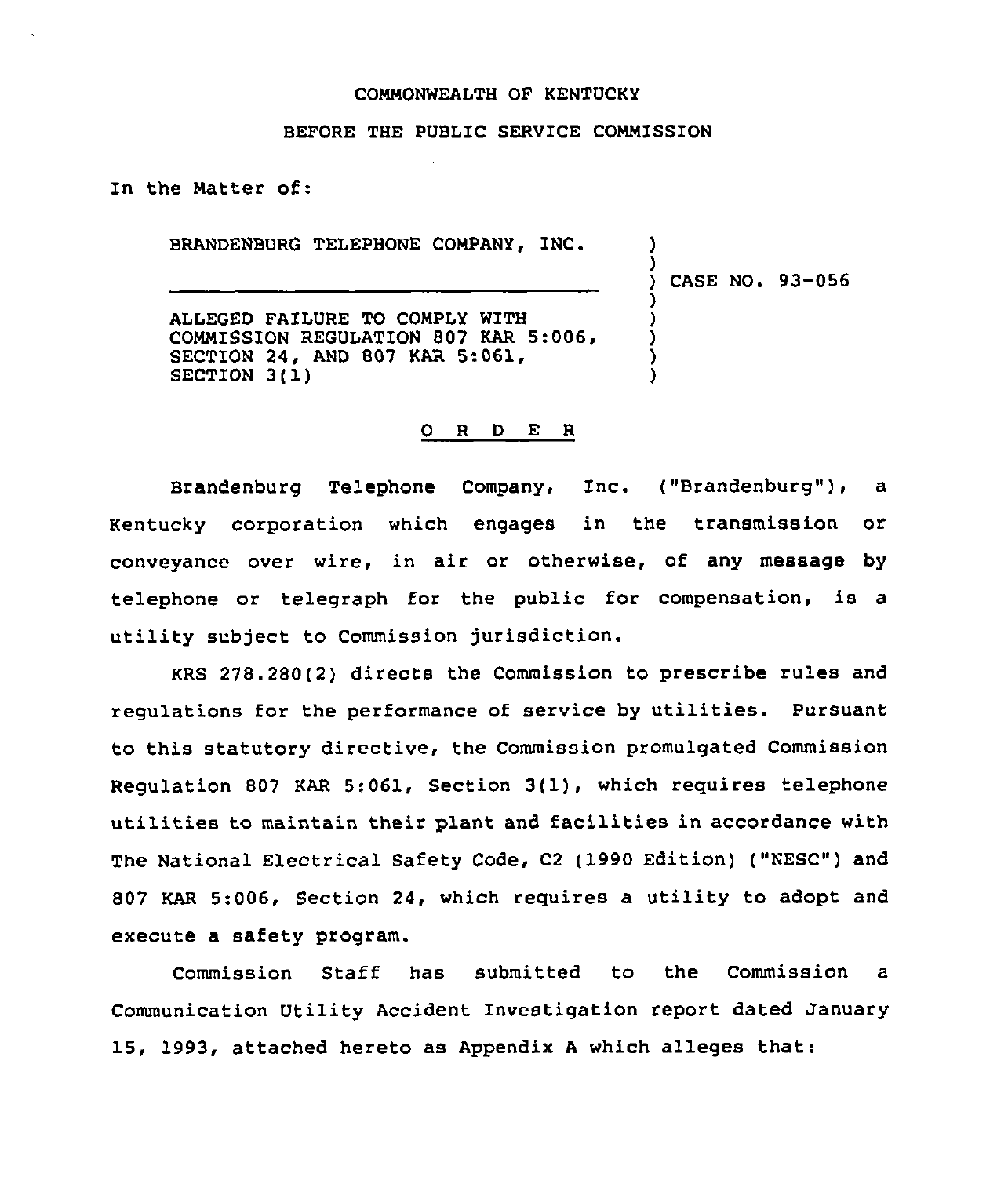l. On December 22, 1992, Tom Wooldridge, an employee of Brandenburg, was on the elevated bucket of his truck preparing the hardware to attach the 10m strand to pole 7. The 10m strand was lying across the road between poles <sup>6</sup> and 7. <sup>A</sup> driver of a vehicle, Rebecca Fitzqerald, was instructed by Ron Aebersold, supervisor of the line crew, to proceed through the work area of Brandenburg. Ms. Fitzgerald's vehicle became cauqht on the 10m strand and was overturned. The additional tension on the 10m strand pulled Wooldridge out of the elevated bucket of his truck causing him to fall approximately 20 feet to the qround. Wooldridge suffered multiple injuries.

2. Mr. Aebersold stated that no traffic warning signs or flagmen were in place and that traffic was being directed only by hand motions.

3. Mr. Wooldridge was not properly attached to the boom of the bucket with a body belt.

4. NESC Section 42, subparagraph 420K.1., Safety Straps, requires an employee working in an elevated position to use a suitable safety strap or other approved means to prevent falling. Mr. Wooldridge violated this section when he failed to wear a body belt properly attached to the boom of the bucket.

5. NESC Section 42, Subparagraph 420K.2., Safety Straps, requires an employee to inspect safety straps or other similar devices, before use, to assure that they are in safe workinq condition. This section was violated when Mr. Wooldridge did not inspect the safety belt.

$$
-2-
$$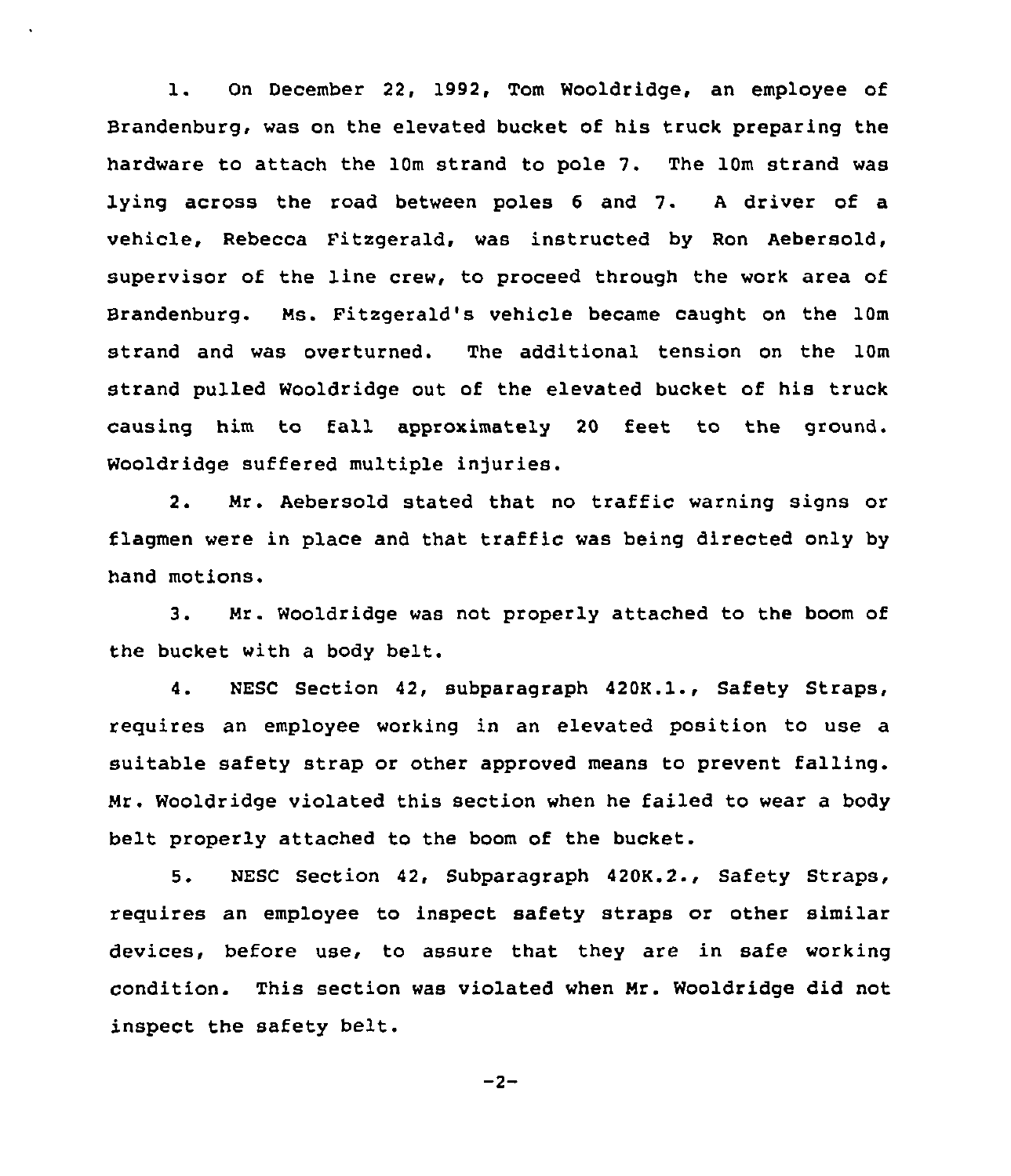6. NESC Section 42, subparagraph 421A.2., Duties of a First Level Supervisor on Person in Charge. states that this individual shall see that the safety rules and operating procedures are observed by the employees under the direction of this individual. Mr. Aebersold violated this section by not making sure the employees under his direction were adhering to proper safety rules and operating procedures.

7. NESC Section 42, Subparagraph <sup>421</sup> B.l.a., Duties of <sup>a</sup> First Level Supervisor or Person in Charge, states that this individual before engaging in work that may endanger the public, shall conspicuously place warning signs or traffic control devices, or both, to alert approaching traffic. Where further protection is needed, suitable barrier guards shall be erected. Where the nature of work and traffic requires it, <sup>a</sup> person shall be stationed to warn traffic while the hazard exists. Mr. Aebersold violated this section by not placing warning signs or traffic control devices or even a flagman at the work area. Mr. Aebersold was using only hand motions to indicate that traffic should slow down as it entered the work area.

8. At the time of the incident, Tom Wooldridge and Ron Aebersold were employees of Brandenburg acting within the scope of their employment.

9. As a result of Mr. Wooldridge's failure adequately to inspect and use a safety strap prior to this accident, Brandenburg. is in violation of Commission Regulations 807 KAR 5:006, Section 24, and <sup>807</sup> KAR 5:061, Section 3(l).

$$
-3-
$$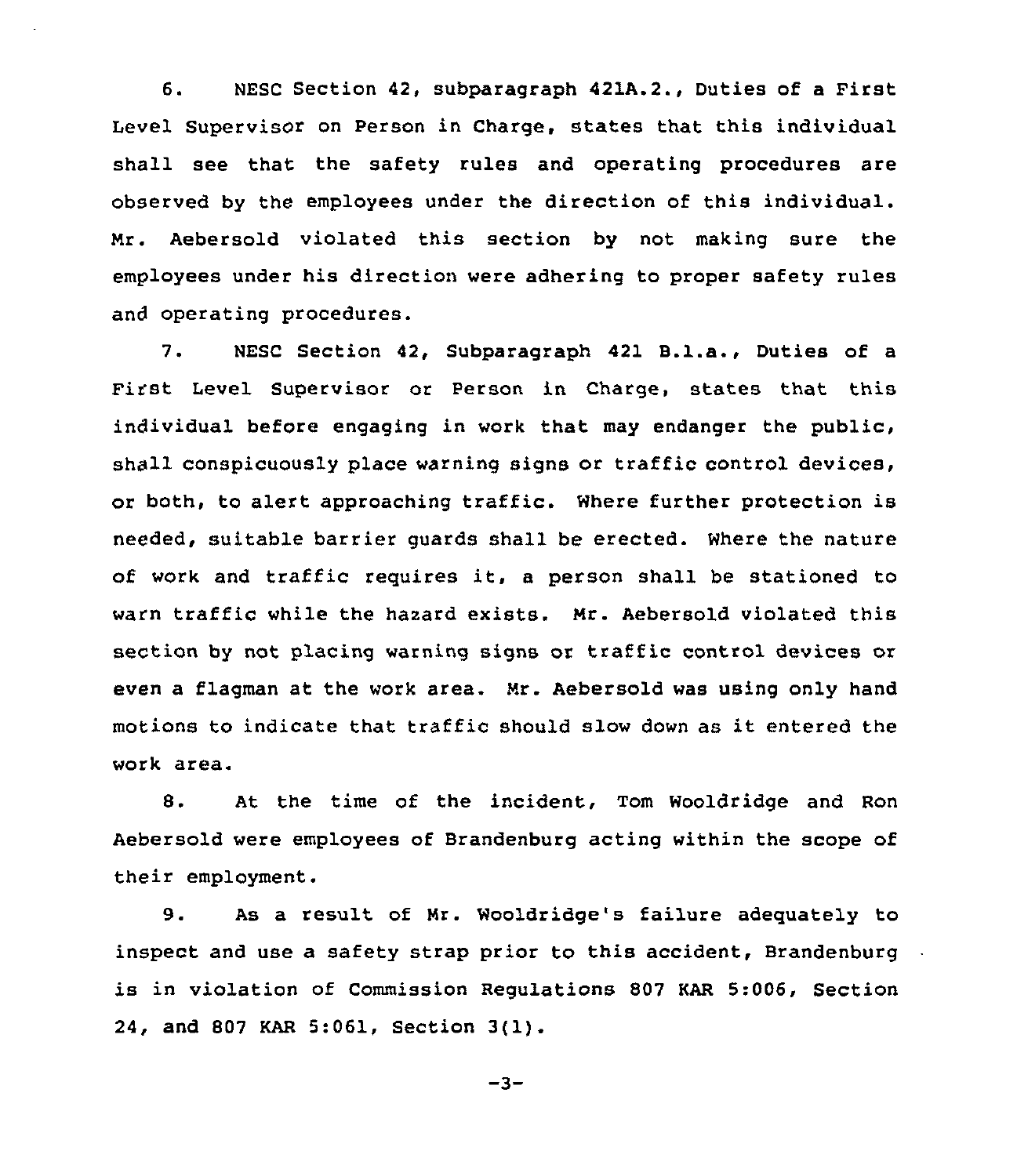10. Nr. Aebersold was in violation of 807 KAR 5:006, Section 24, and 807 KAR 5:061, section 3(1), for failure adequately to ensure employees under his direction were adhering to proper safety rules and operating procedures. Nr. Aebersold was also in violation of the regulation for failure adequately to alert approaching traffic with the proper warning devices.

The Commission, on its own motion, HEREBY ORDERS that:

1. Brandenburg shall submit to the Commission, within <sup>20</sup> days of the date of this Order, a written response to the allegations contained in the Communication Utility Accident Investigation Report, attached hereto and incorporated herein as Appendix A.

2. Brandenburg shall appear on March 30, 1993, at 10:00 a,m., Eastern Standard Time, in Hearing Room 1 of the Commission's offices at 730 Schenkel Lane, Frankfort, Kentucky, for the purpose of presenting evidence concerning the incident which 's the subject of the Communication Utility Accident Investigation Report, specifically the alleged violations of Commission Regulations 807 KAR 5:006, Section 24, and <sup>807</sup> KAR 5:061, Section 3(1), and of showing cause, if any it can, why it should not be subjected to the penalties of KRS 278.990 for its alleged failure to comply with Commission regulations.

3. Any motion requesting an informal conference with Commission Staff for the purpose of clarifying issues, stipulating facts, or negotiating a settlement of the case shall be filed with

 $-4-$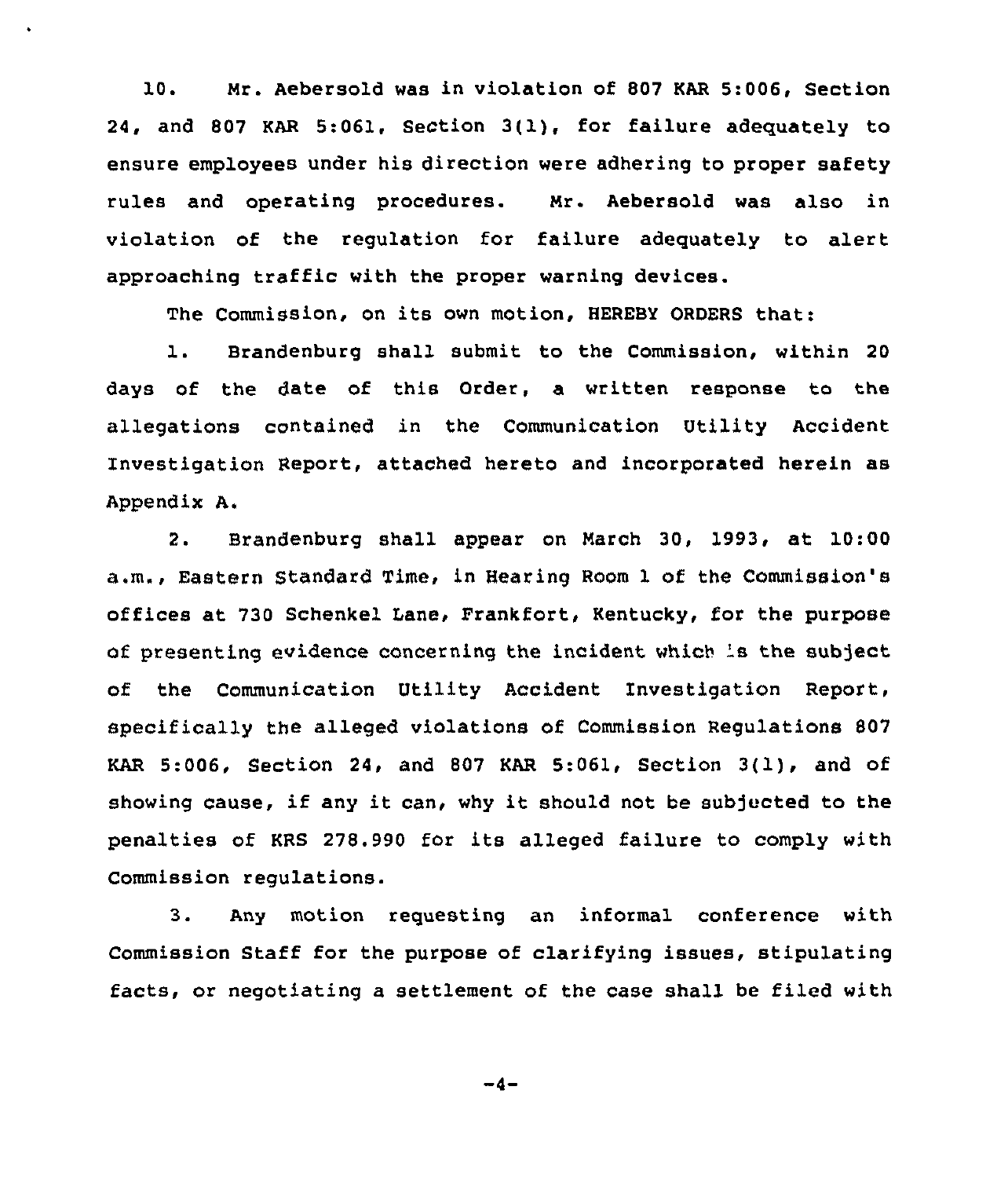Brandenburg's written response to the Communication Utility Accident Investigation Report.

4. The Communication Utility Accident Investigation Report dated January 15, 1993 is hereby made a part of the record of this case.

Done at Frankfort, Kentucky, this 19th day of February, 1993.

PUBLIC SERVICE COMMISSION rman  $V$ Ice Cha Commise  $4.0$  avec

ATTEST:

Executive Director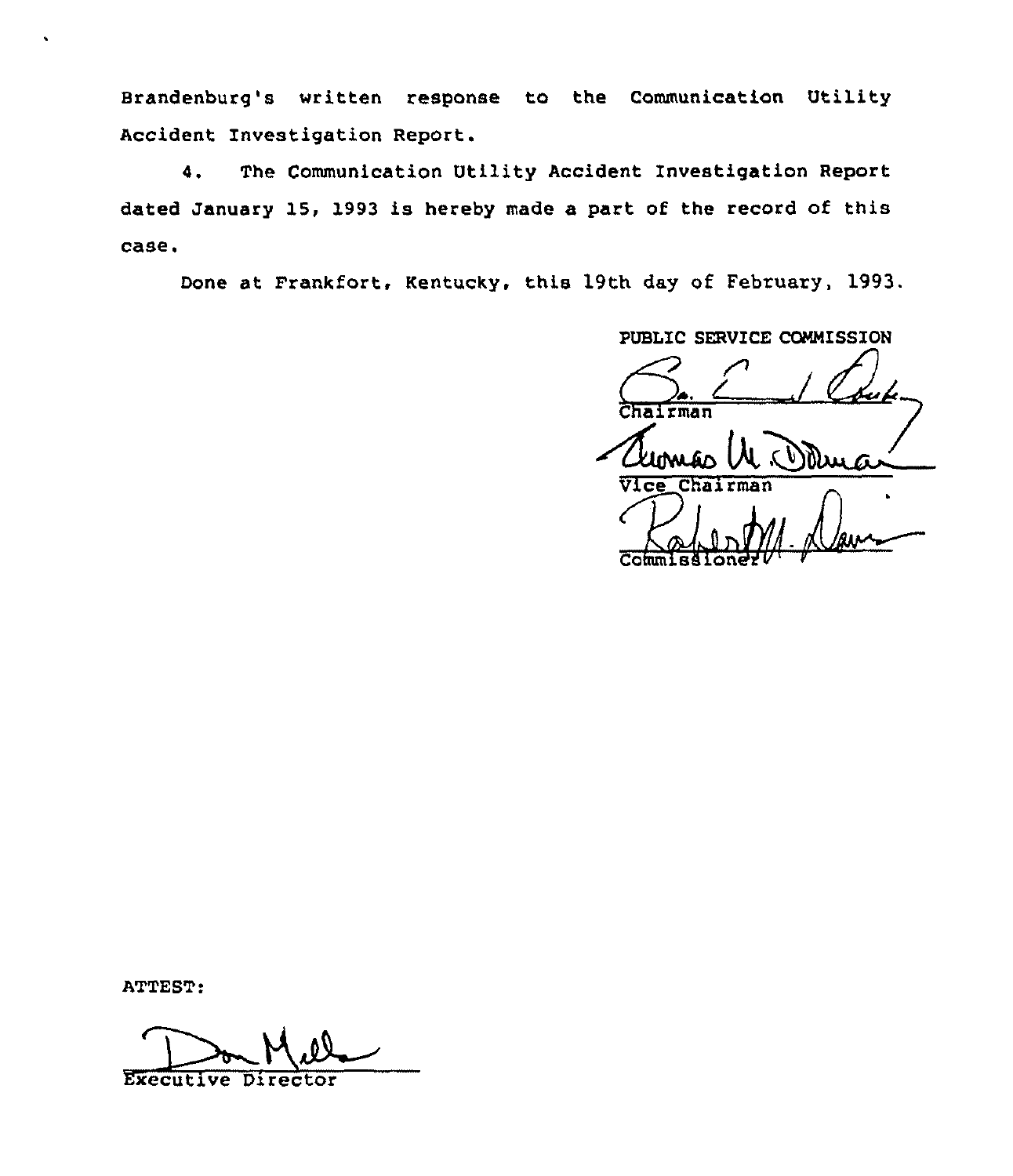#### APPENDIX A

APPENDIX TO AN ORDER OF THE KENTUCKY PUBLIC SERVICE COMMISSION IN CASE NO. 93-056 DATED FEBRUARY 19, 1993.

### CONMUHICATION UTILITY ACCIDENT INVESTIGATION

DATE OF THIS REPORT January 15, 1993 SUBMITTED BY James R. Johnson NAME OF UTILITY Brandenburg Telephone Co., Inc. 1999. ACCIDENT REPORTED BY D.R. Willouqhby DATE AND TIME ACCIDENT OCCURRED December 22, 1992; 10:35 a.m. DATE & TIME UTILITY LEARNED OF ACCIDENT December 22, 1992; 10:35 a.m. DATE & TIME ACCIDENT REPORTED December 22, 1992; 11:20 a.m. DATE OF ACCIDENT INVESTIGATION December 22, 1992 DATE SUMMARY WRITTEN REPORT WAS RECEIVED FROM UTILITY Dec. 29, 1992 PERSONS ASSISTIHG IH TBE INVESTIGATION Mr.D. R. Willouqhby, Mr. Ron Aebersold, Mr. Larry Bruner and Mr. Tom Wooldridqe

|                      | NAME OF VICTIM(S) 1. Mr. Tom Wooldridge __________ SEX __ M ___ AGE __ 47 |            |            |
|----------------------|---------------------------------------------------------------------------|------------|------------|
| <b>FATAL</b><br>(No) | NAME OF EMPLOYER: Brandenburg TelCo, Inc.                                 |            |            |
| <b>INJURIES</b>      | Abrasion and contusion of left hand, Possible                             |            |            |
|                      | broken ribs and fractured vertebra                                        |            |            |
| 2.                   | N/A                                                                       | <b>SEX</b> | AGE        |
|                      | FATAL NAME OF EMPLOYER:                                                   |            |            |
| <b>INJURIES</b>      |                                                                           |            |            |
| з.                   | N/A                                                                       | <b>SEX</b> | <b>AGE</b> |
| <b>PATAL</b>         | NAME OF EMPLOYER:                                                         |            |            |
| <b>INJURIES</b>      |                                                                           |            |            |
|                      |                                                                           |            |            |

Page 1 of <sup>4</sup>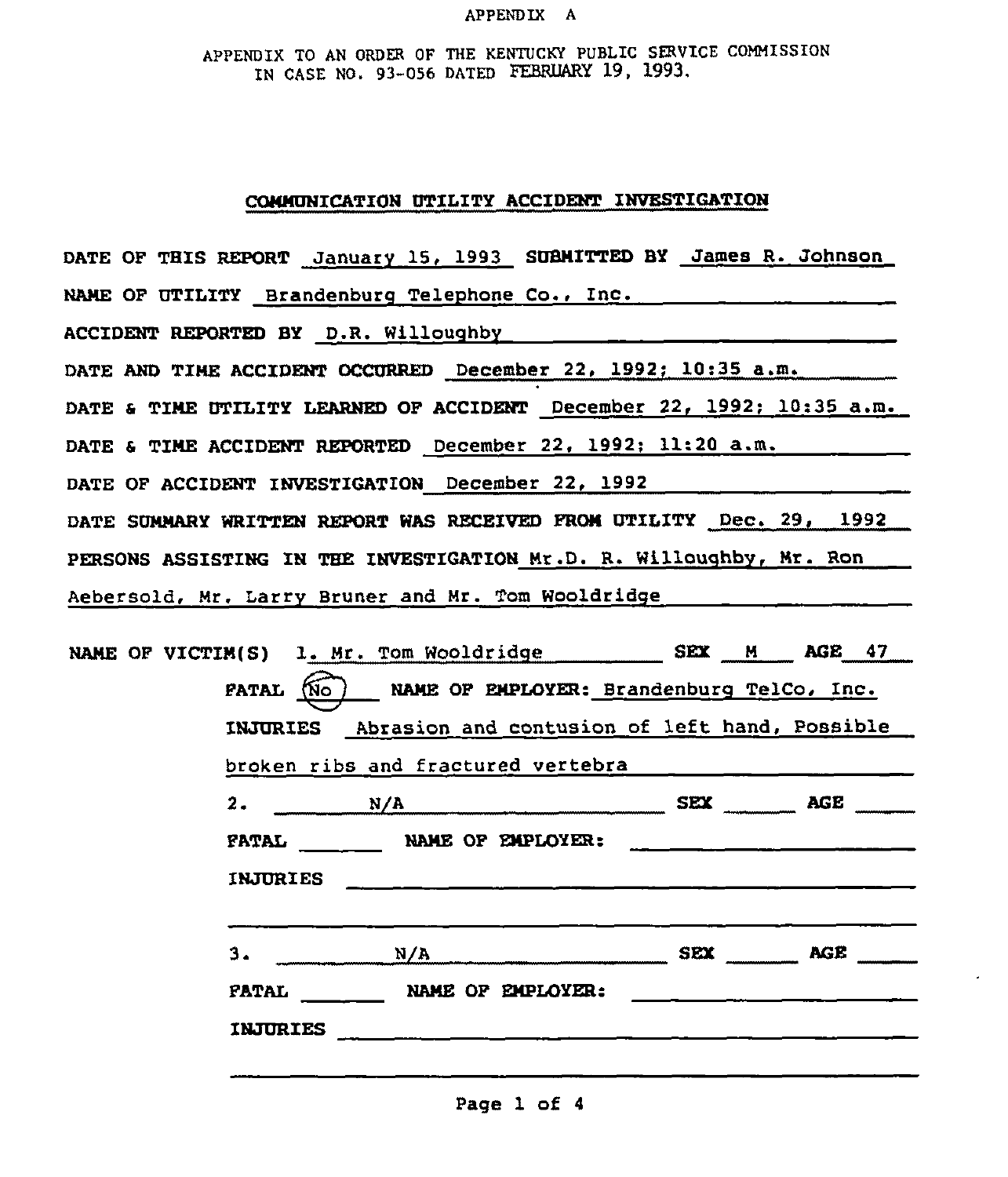# coMMUNlcATIUN UTILITY AccIDENT INvEsTIGATIUN (continued)

LOCATION OP ACCIDENT 2785 Blueball Road, Rineyville, Hardin County, Kentucky

DESCRIPTION OP ACCIDENT <sup>A</sup> white 1981 Mazda driven by Ms. Rebecca L. Fitzgerald proceeded throuqh a work area of Brandenburq Telephone Co. Apparently Ms. Fitzqerald's vehicle became cauqht on the 10m strand that phone company employees had laid across the road before pullinq it up between poles <sup>6</sup> and 7. As <sup>a</sup> result of the entanglement Ms. Fitzgerald vehicle was overturned and the additional tension on the strand pulled Mr. Wooldridqe out of the elevated bucket of his truck causing him to fall approximately 20 feet to the ground.

SOURCE OP INFORMATION Mr. Tom Wooldridqe, Mr. Ron Aebersold, Mr. Larry Bruner and Mr. D. R. Willouqhby. State Police Report 4124890

PROBABLE VIOLATIONS OF COMMISSION REGULATIONS Failure of Brandenburg Telephone Co. to enforce safety standards as required by 807 KAR 5:006, Section <sup>24</sup> and 807 KAR 5:061, Section 3(1) which adopts the National Electrical Safety Code, C2 1990 Edition, Section <sup>420</sup> K.1.,2 and Section Section <sup>421</sup> A.2. and B.l.a.

RECOMNENDATIONS It is recommended the Commission consider action in accordance with KRS 278.990 for Brandenburq Telephone Company's probable violations of Commission Requlations as noted above.

Page 2 of 4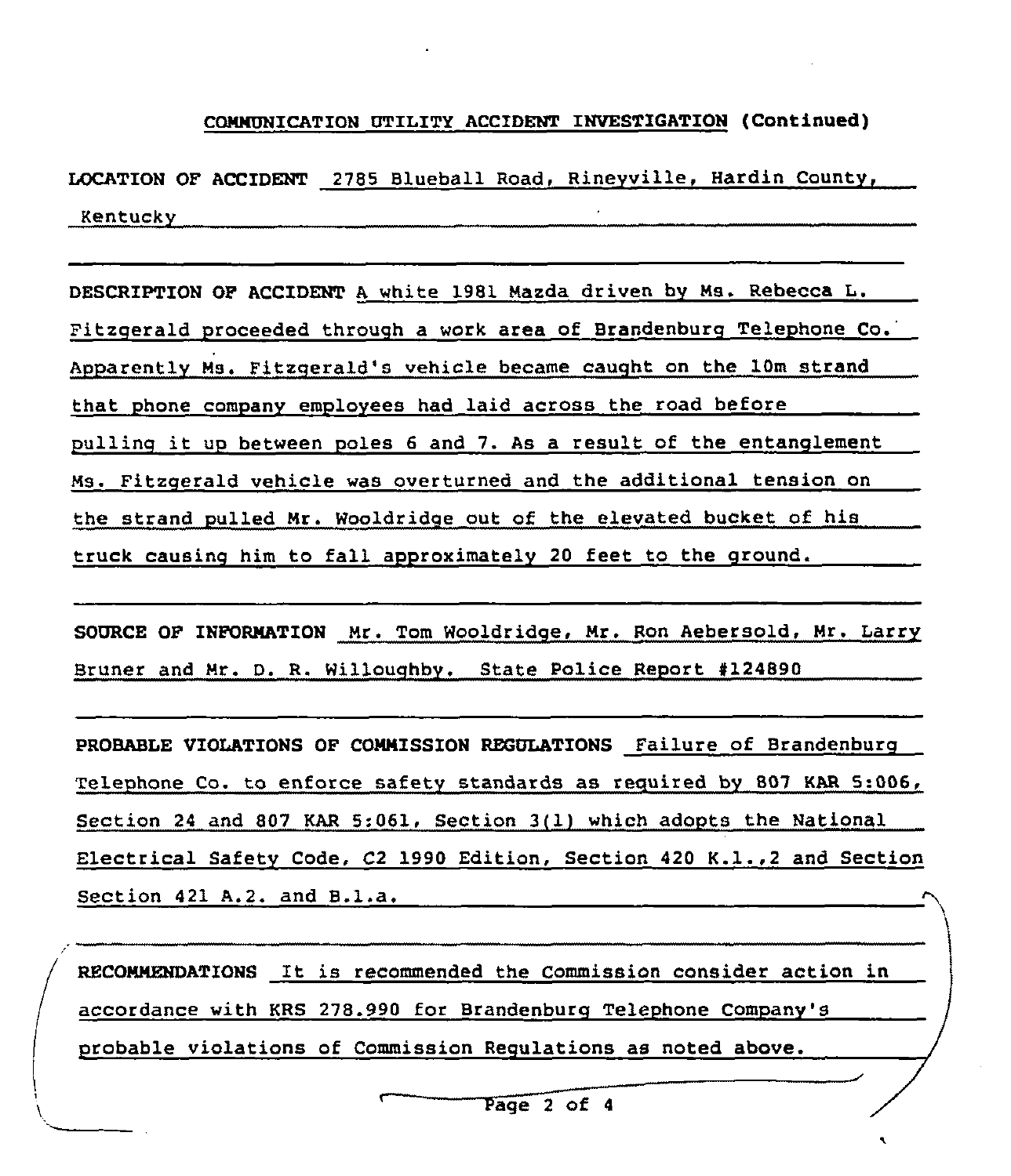| CORRECTIVE ACTION None |  |  |  |        |
|------------------------|--|--|--|--------|
|                        |  |  |  | $\sim$ |
|                        |  |  |  |        |
|                        |  |  |  |        |
|                        |  |  |  |        |
|                        |  |  |  |        |
|                        |  |  |  |        |
|                        |  |  |  |        |
|                        |  |  |  |        |
|                        |  |  |  |        |
|                        |  |  |  |        |
|                        |  |  |  |        |
|                        |  |  |  |        |
|                        |  |  |  |        |
|                        |  |  |  |        |
|                        |  |  |  |        |
|                        |  |  |  |        |
|                        |  |  |  |        |

 $\mathcal{L}(\mathcal{L}^{\mathcal{L}})$  . The set of  $\mathcal{L}^{\mathcal{L}}$ 

 $\mathcal{F}=\mathcal{F}$